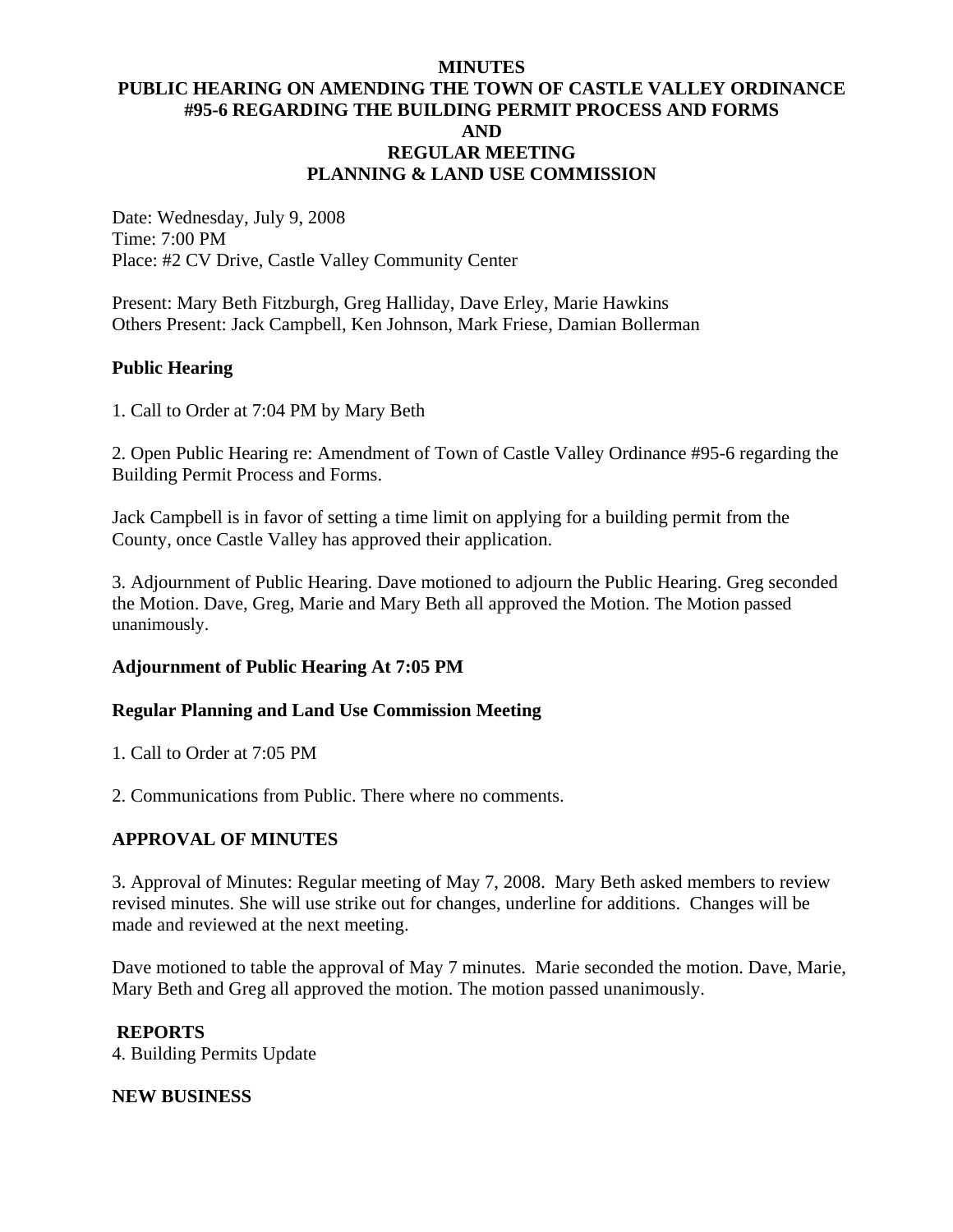## **5. Discussion and possible action re: Mark Friese Lot 428 Conditional Use Permit Application**

Discussion was held on Mark Friese application to construct an eight foot fence along the property line adjoining Tom Henry's property. He will grow hops to sell for beer making. Questions were asked of Mark concerning the starting point of the fence and where it will end and if he is planning to enclose the entire lot. Mark showed a copy of the plot plan showing his plans for the fencing along one side of his property. Mary Beth reminded him the County does require a permit for fences over 6 feet. She told Mark that he may want to check with the Grand County Building Inspector.

Mark was asked what his hours of operation are and will he be using any equipment? He said that as an agriculture project it is a 24/7 operation but he will not have customers coming to his home. He will be working typically during daylight hours. The only equipment used will be typical gardening tools, snips and a ladder. Dave asked if he has any concerns about deer eating his Hops and if he anticipates needing to enclose a greater area in the future. Mark is aware of this and with an open weave fence, the Hops will be susceptible. He would come back to revisit this if needed. Mary Beth said the fence ordinance is to let the deer move safely through the Valley. Commercial Agriculture designation is not needed now. Mark would need to meet certain requirements if enclosing more than one acre of land.

Greg motioned to approve Mark Friese Conditional Use Application with conditions set in Ordinance 85-3. Dave seconded the motion. Greg, Dave, Marie, and Mary Beth all approved the Motion. The Motion passed unanimously.

## **OLD BUSINESS**

## **6. Discussion and possible action re: reviewing and amending 95-6 (Building Permit Process)**

Discussion was held on the Building Permit Process and two minor changes will be made before recommending the document to the Town Council.

Greg motioned to recommend passing on the Building Permit Process (95-6) with the proposed changes to the Town Council. Dave seconded the motion. Greg, Dave, Marie, and Mary Beth all approved the motion. The motion passed unanimously.

## **7. Discussion and possible action re: reviewing and amending our Conditional Use Permit rules (Mary Beth), tabled**

A discussion was held as each member reviewed the draft copy of the Conditional Use Permit Rules from Ordinance 85-3. Mary Beth read the draft and comments from attorney Craig Call with his recommendations.

Members discussed having separate routine and non routine CUP applications. All members agreed that the document must have the correct use of language to designate what is currently being done in practice. It was suggested to put out a list for residents on the Town website simplifying which Land Use Authority reviews and approves each land use application.

Suggestions made were that both a routine or non routine Building Permit can be appealed. Mary Beth recommends a 45 days limit for an appeal. Dave recommends 60 days. Greg would like it to be 60 calendar days, in case of holidays.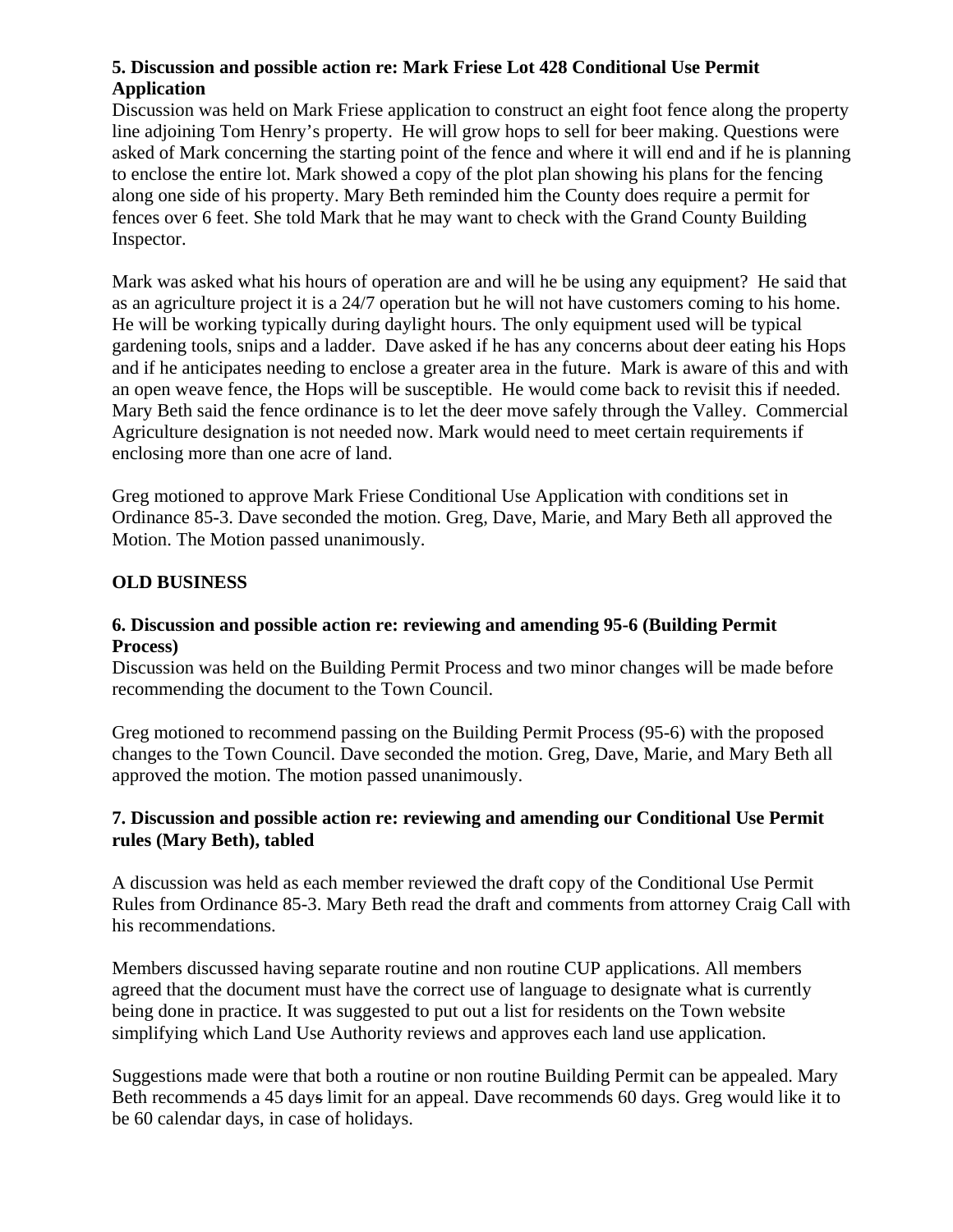Jack asked if there is anything the applicant signs that shows they must meet zoning? Mary Beth told him there is the information form and it must be signed by the applicant. The time limit for an appeal would begin when the clerk approves a routine permit. Marie asked if the PLUC Clerk could email members when a routine conditional use permit is approved so the PLUC could challenge it by their next meeting.

Greg asked if we have a definition of livestock overcrowding, seeing that the Town already has lots that have been denuded. Dave asked for a per 5 acre lot limit on the number of livestock allowed. Mary Beth asked for this to be a separate agenda issue. Greg was asked to do research on this for the next meeting. A discussion was held suggesting that a conditional use permit could be granted allowing for a greater number of livestock per lot as long as specific conditions can be set to mitigate any negative impacts.

Discussion ended at the bottom of page 11 and will continue at the next meeting.

Dave motioned to table the discussion. Greg seconded the motion. Dave, Greg, Marie, and Mary Beth all approved the motion. The motion passed unanimously

## **8. Discussion and possible action re: reviewing and amending our definition and language for second dwellings, tabled**

Dave motioned to untable the discussion. Greg seconded the motion. Dave, Greg, Marie, and Mary Beth all approved the motion. The motion passed unanimously

Mary Beth will work with Attorney Craig Call to do more research, and asked members to think about what is it you do not want to allow and what do you want to allow. Greg asked for a correct definition of dwelling. Dave supports having more input and researching what other Town's are doing.

Greg motioned to retable the discussion. Marie seconded the motion. Dave, Greg, Marie, and Mary Beth all approved the motion. The motion passed unanimously

## **9. Discussion and possible action re: replacing the Board of Adjustments with a single appointed person as our "appeal authority", tabled**

Dave motioned to untable the discussion. Greg seconded the motion. Dave, Greg, Marie, and Mary Beth all approved the motion. The motion passed unanimously.

Mary Beth wants to recommend a three member board of adjustments to the Town Council with two members from Castle Valley's current Board of Adjustments, Jennifer Mengel and Robert Soldat, and one from Grand County's Board of Adjustments, Lance Christie. Discussion was held on whether or not Lance will require compensation. Dave does not know and will do research on this and write of draft using the proper language.

Greg motioned to retable the discussion. Marie seconded the motion. Dave, Greg, Marie, and Mary Beth all approved the motion. The motion passed unanimously.

#### **10. Discussion and possible action re: updating the Deer Fencing Ordinance (Greg Halliday), tabled**  Left tabled

**11. Discussion and possible action re: reorganization and revision of Zoning Ordinance 85-3, tabled**